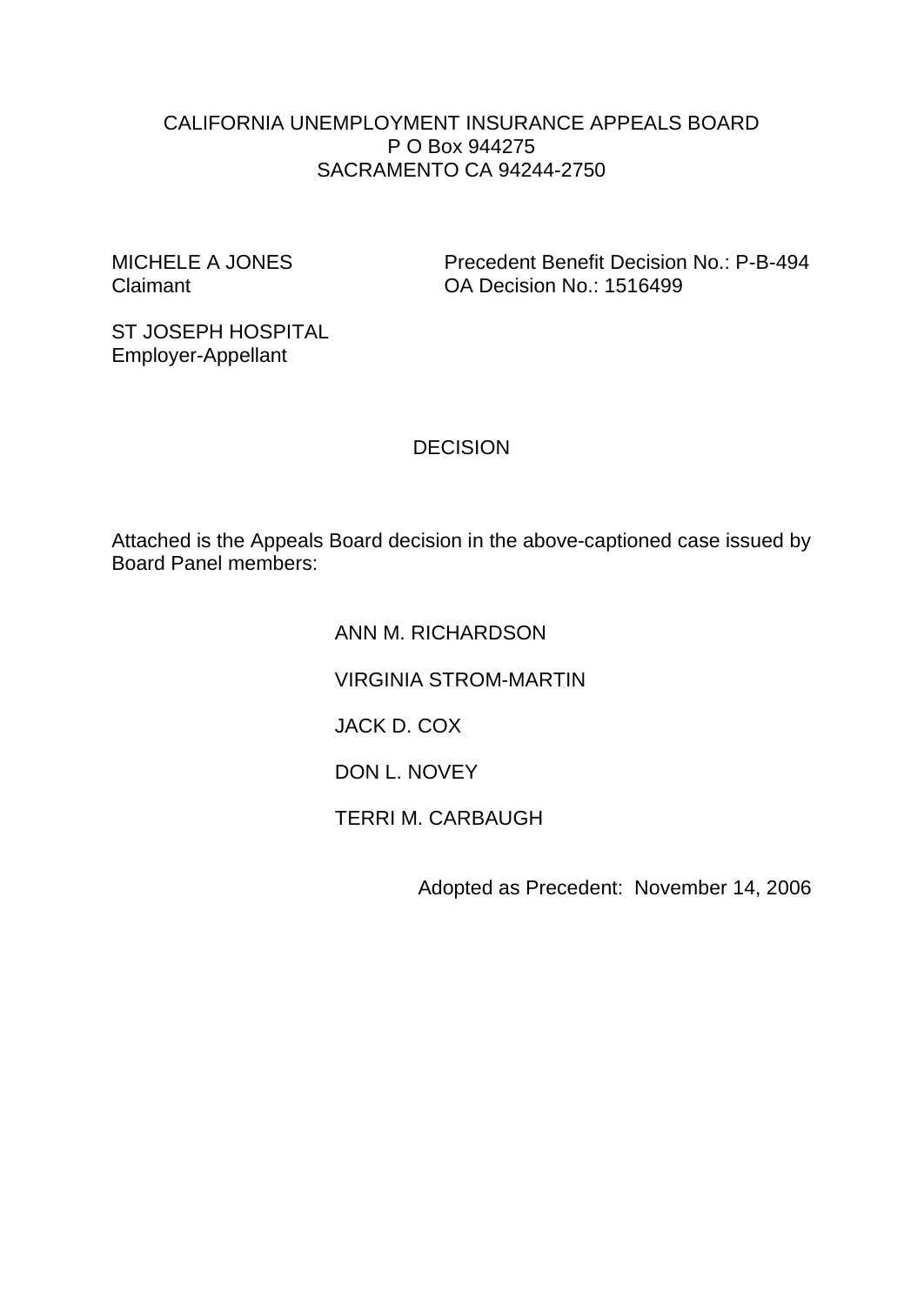Case No.: AO-114002 Claimant: MICHELE A JONES

The employer appealed from the decision of the administrative law judge which held that the claimant was not ineligible for unemployment insurance benefits beginning January 2, 2005, under section 1253(c) of the Unemployment Insurance Code based on the claimant's ability to work.<sup>[1](#page-1-0)</sup>

## ISSUE STATEMENT

The issue in this case is whether the administrative law judge had jurisdiction to consider the claimant's eligibility for unemployment benefits pursuant to section 1253(c) on the basis she was allegedly unavailable for work when the notice of determination issued by the Employment Development Department (Department) held the claimant ineligible under section 1253(c) on the basis she was unable to work.

# STATEMENT OF FACTS

The claimant was employed as an assistant manager in the employer's business office. Her last day of work was June 14, 2004. On the next day, she began a leave of absence for health reasons. On September 13, 2004, the employer informed the claimant it was filling her position due to the employer's workload demands.

The claimant's physician released her to work as of January 3, 2005, but advised her not to work as an assistant manager. The claimant filed a claim for unemployment insurance benefits, which was made effective January 2, 2005.

The Department issued a notice of determination on January 26, 2005, holding the claimant ineligible for benefits under section 1253(c) beginning January 2, 2005, on the basis she was unable to work due to health reasons. The notice also advised the claimant that an individual is eligible for benefits in a week only if the Department finds that individual is able to work and available for work. The Department did not consider the question of whether the claimant was available for work under section 1253(c).

<span id="page-1-0"></span><sup>-</sup><sup>1</sup> All section references are to the Unemployment Insurance Code unless otherwise specified.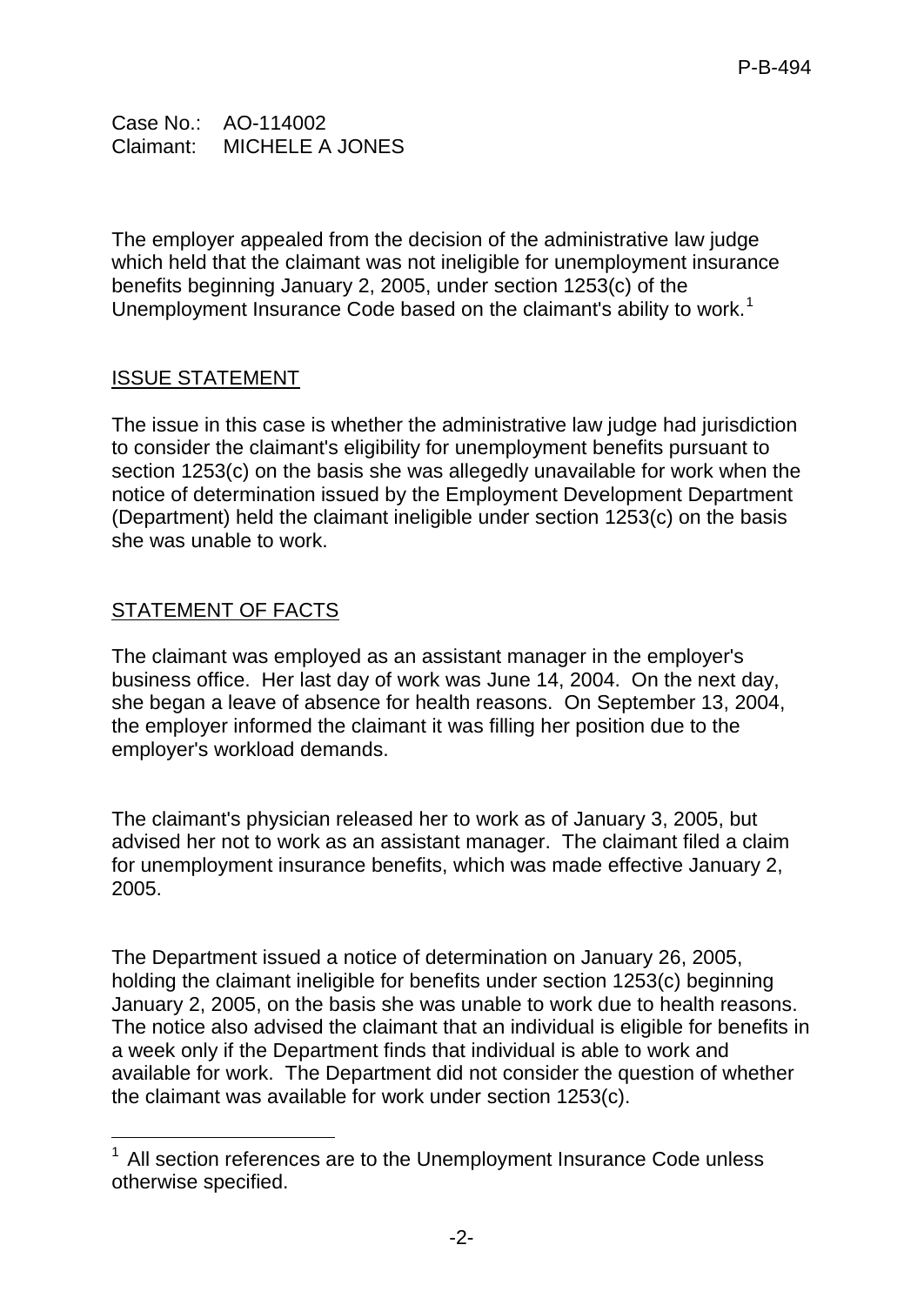The claimant filed a timely appeal to the Department's determination. The notice of hearing listed the issue to be heard as whether the claimant was able to work and available for work under section 1253(c).

The claimant and the employer appeared at the hearing. The employer did not present evidence that the claimant was unable to work as of January 2, 2005 but instead presented evidence that soon after the claimant's release to work, it attempted to help her find another position in its organization. The employer and the claimant had contact between January 3, 2005 and January 12, 2005 concerning possible employment. However, according to the employer, as of January 13, 2005, and for a period of approximately six weeks thereafter, the claimant had no contact with the employer despite its calls to the claimant. The employer contended the claimant was not available for work during this six-week period and therefore was ineligible under section 1253(c).

The administrative law judge took the position that she only had jurisdiction to consider the issue of the claimant's ability to work as this was the basis for the Department's finding of ineligibility under section 1253(c). The administrative law judge informed the employer it could request the Department to issue a separate determination of the claimant's eligibility concerning her availability for work. The administrative law judge's decision held the claimant was not ineligible for benefits under section 1253(c) beginning January 2, 2005, because she was able to work. The decision did not address whether she was available for work. The employer appealed.

## REASONS FOR DECISION

Section 1253(c) provides that a claimant is eligible to receive unemployment insurance benefits with respect to any week only if the claimant was able to work and available for work for that week.

The employer does not dispute the administrative law judge's decision concerning the claimant's ability to work. Instead, it contends the administrative law judge erred when she refused to assert jurisdiction under section 1253(c) to consider whether the claimant was available for work. We agree with the employer's contention on this point and remand the matter for further consideration.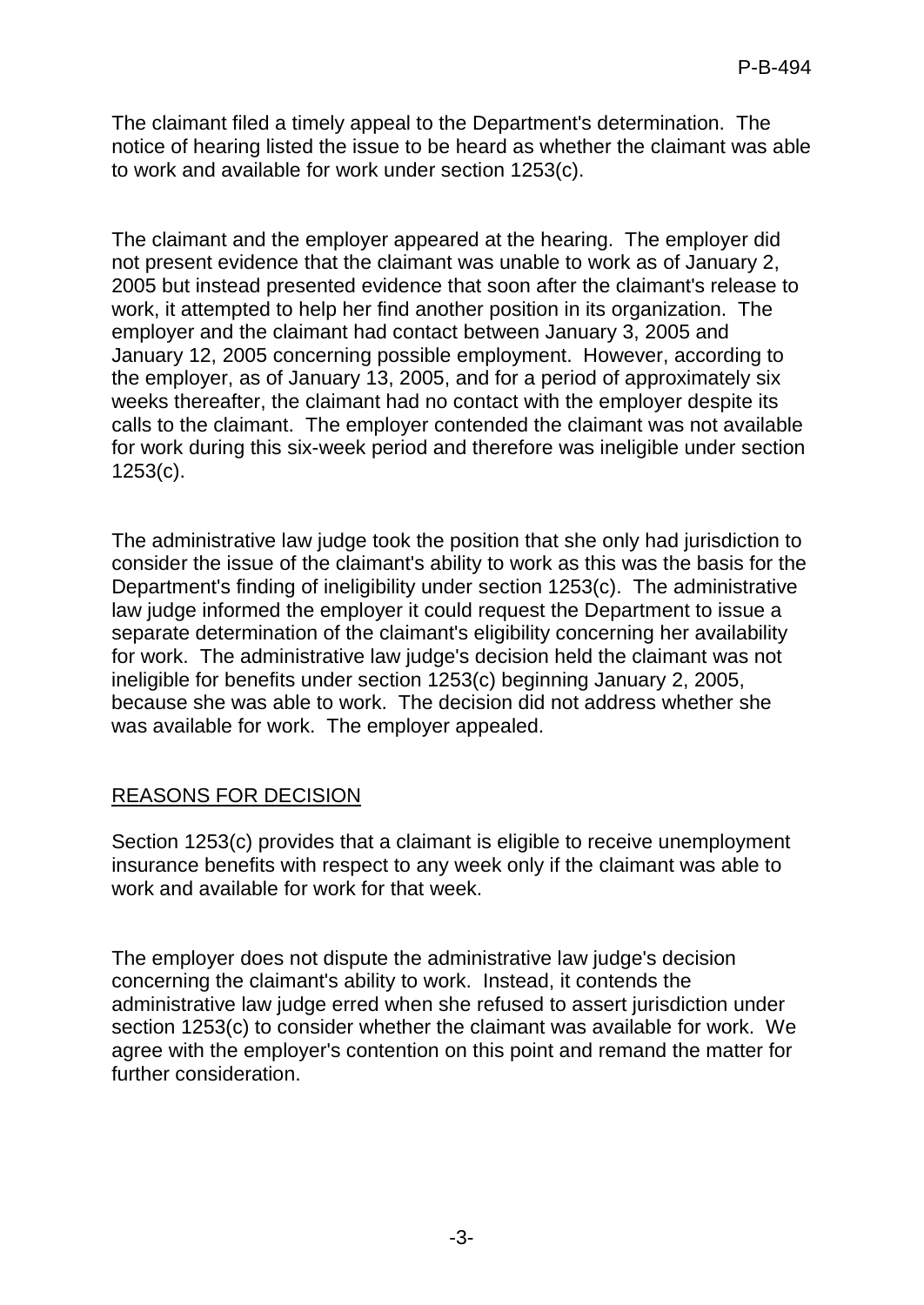To assert jurisdiction, there must be (1) "subject matter" jurisdiction, which is the authority or competency of a body to adjudicate the type of action before it; and (2) "notice" jurisdiction, which encompasses the due process right of a party to adequate notice so that the party can exercise the right to be heard. (2 Witkin, California Procedure (4th edition 1996), Jurisdiction, § 6, p.  $551 - 552.$  $551 - 552.$  $551 - 552.$ <sup>2</sup>

## I. Subject Matter Jurisdiction

We address first whether there is subject matter jurisdiction in the instant case for the administrative law judge to consider the claimant's eligibility under section 1253(c) on the basis she was allegedly unavailable for work.

Section 1334 provides in relevant part that, in unemployment insurance benefits cases<sup>[3](#page-3-1)</sup>, an administrative law judge shall affirm, reverse, modify, or set aside an appealed determination issued by the Department.

California Code of Regulations, title 22, section 5062(b) provides in relevant part:

> An administrative law judge shall consider only those issues in a department action which are appealed...or noticed by the agency. A related issue shall not be considered unless a waiver is obtained from all parties....

California Code of Regulations, title 22, section 5056(a) requires that notice of the issues be served at least 10 days before the date of the hearing.

<span id="page-3-0"></span> 2 Jurisdiction also includes "territorial" jurisdiction, i.e. the connection between a court's geographical boundaries and a person, thing or status in order for the court reasonably to exercise jurisdiction. (2 Witkin, Cal. Procedure, *supra*, § 6, p. 551.) The existence of territorial jurisdiction is not at issue in this case.

<span id="page-3-1"></span> $3$  The instant case involves a hearing on unemployment benefits. The discussion of time limits and procedures pertaining to unemployment hearings in this decision is not intended to restrict the applicability of this decision only to unemployment hearings.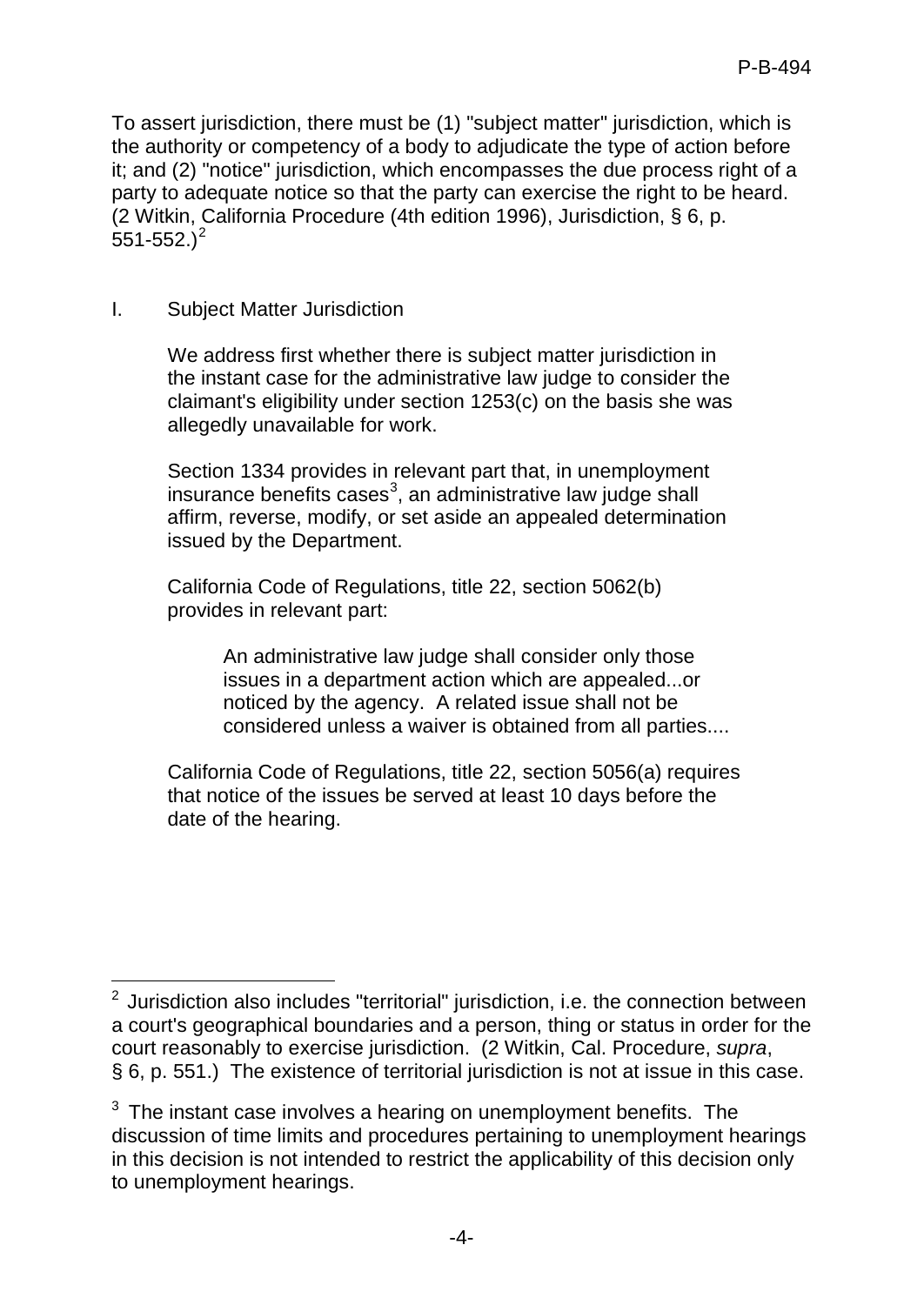Under section 1334 the administrative law judge's subject matter jurisdiction, i.e. authority to review and decide issues in unemployment hearings, arises out of appeals from a Department action. This action is usually in the form of a notice of determination. California Code of Regulations, title 22, section 5062(b) reiterates this same point but clarifies two important matters:

- (1) an administrative law judge shall consider an issue in a Department's determination if it is appealed or noticed. This means that the issue may be contained in the Department's determination and appealed, or the issue may arise out of the appeal process such as a late appeal under section 1328 to the Department's determination. In these situations, there is subject matter jurisdiction if the issue is properly noticed pursuant to California Code of Regulations, title 22, section 5056(a); and,
- (2) an administrative law judge can consider an issue not previously noticed if it is related to an issue over which the administrative law judge has subject matter jurisdiction and the parties waive notice of the related issue.

Courts in other states addressing questions of jurisdiction in unemployment proceedings typically frame the issues to be heard and decided as those involving eligibility requirements in the benefit determination. (*Lewis v. Hot Shoppes* (Fla. Ct. App. 1968) 211 So. 2d 20; *White v. Idaho Forest Industries* (Idaho 1977) 98 Idaho 784 [572 P. 2d 887]; *Kaufman v. Department of Employment Security* (Vt. 1978) 136 Vt. 72 [385 A. 2d 1080]; *Fournier v. The State of New Hampshire* (N.H. 1981) 121 N.H. 283. [428 A. 2d 1238].)

Section 1253(c) requires a claimant to be both able to work and available for work in order to be eligible for benefits in a particular week. In the instant case, the Department held the claimant ineligible for benefits under section 1253(c) and advised her that to be eligible, she had to satisfy both requirements. By doing so, the Department put at issue the subject matter of whether the claimant met the eligibility requirements under section 1253(c). The notice of hearing similarly framed the issue to be heard as whether the claimant was able to work and available for work under section 1253(c).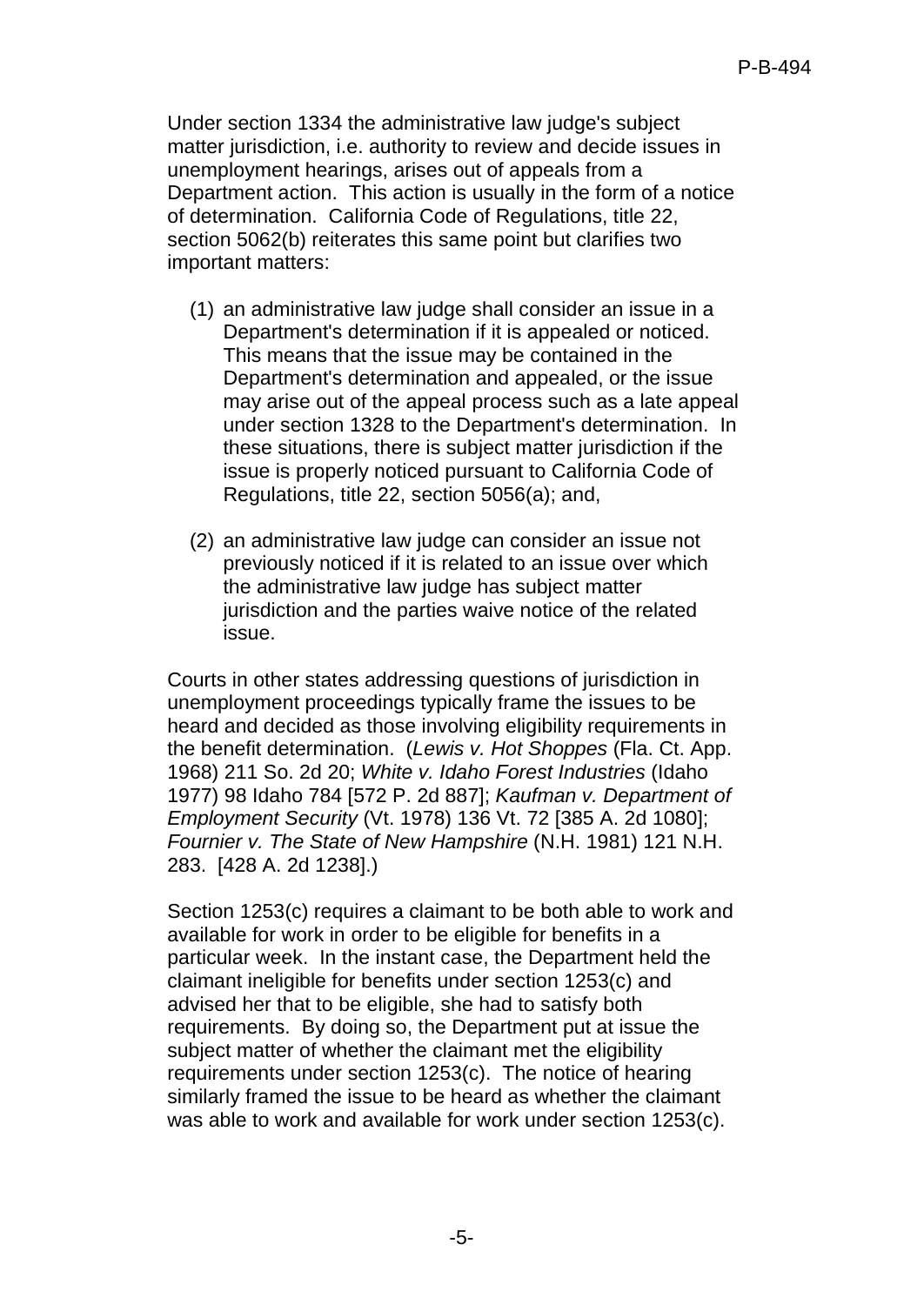Accordingly, the administrative law judge had subject matter jurisdiction over the issues of both the claimant's ability to work and her availability for work beginning January 2, 2005<sup>[4](#page-5-0)</sup>. It was error for the administrative law judge to decide she did not have subject matter jurisdiction over the availability issue, or that it could be addressed only by referring the matter to the Department.<sup>[5](#page-5-1)</sup>

II. Notice Jurisdiction

In addition to subject matter jurisdiction, the administrative law judge must also have "notice" jurisdiction. (2 Witkin, Cal. Procedure, *supra*, §6, pp. 551-552.)

- A. The Interests and Rights of The Parties To Notice
	- 1. Claimant

Unemployment benefits provide a substitute for wages lost during a period of unemployment not the fault of the employee. (*California Department of Human Resources Development v. Java* (*Java*) (1971) 402 U.S. 121, 130.) Such benefits cannot be taken away without constitutional due process protections. (*Camacho v. Bowling* (N.D. Ill. 1983) 562 F. Supp. 1012, 1020; *Pregent v. New Hampshire Department of Employment Security* (D.N.H. 1973) 361 F. Supp. 782, 789, fn 9, judgment vacated and remanded for question of mootness, (1974) 417 U.S. 903.)

<span id="page-5-0"></span><sup>-</sup> $4$  The availability issue was not a "related" issue because it was already included as part of the administrative law judge's subject matter jurisdiction.

<span id="page-5-1"></span> $5$  By finding there is subject matter jurisdiction, we do not suggest an administrative law judge must always exercise such jurisdiction when it is available. There may be circumstances under which an administrative law judge may decline to exercise available subject matter jurisdiction and refer the matter to the Department, such as situations involving complex facts that require further investigation or calculation.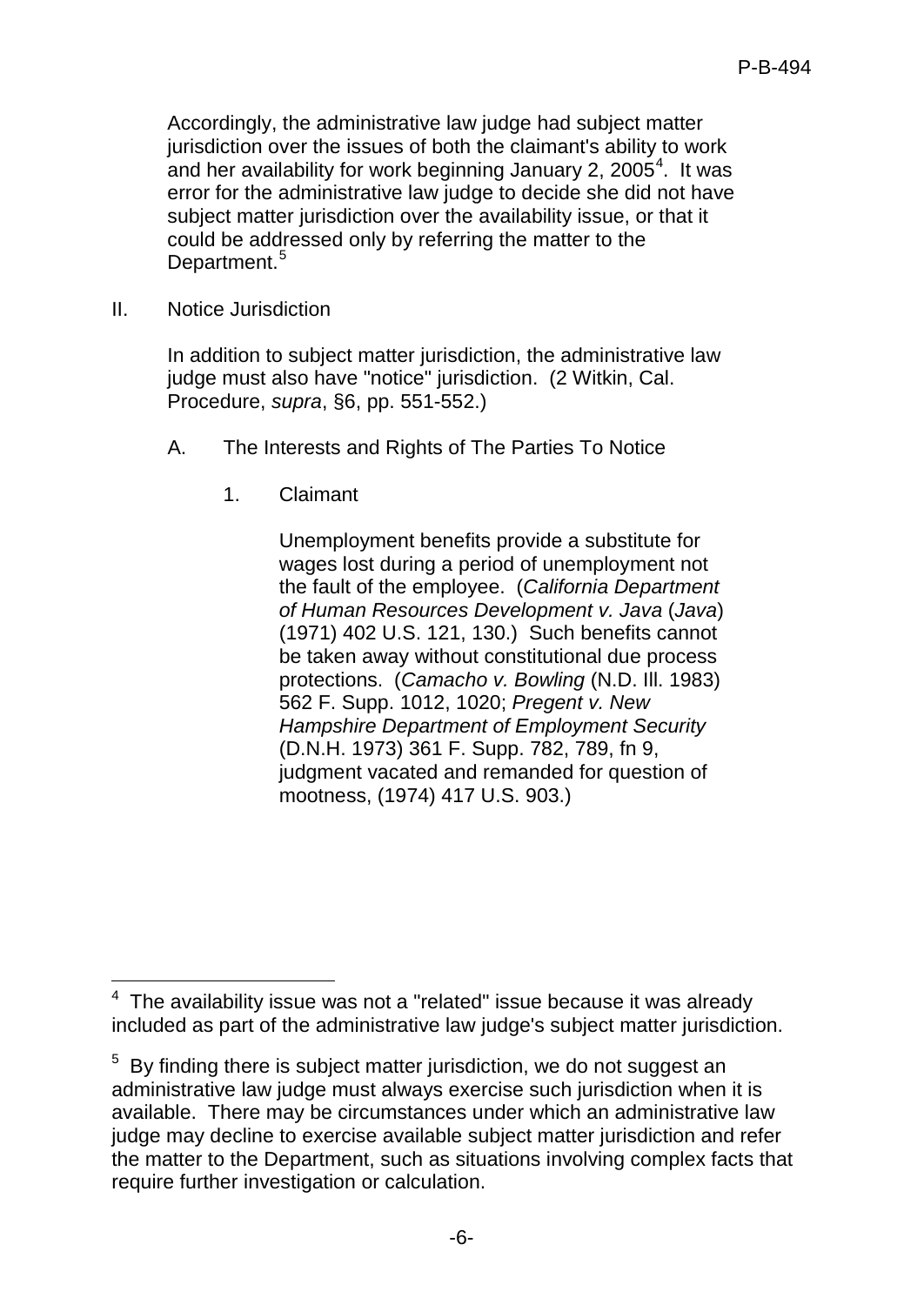"The Fourteenth Amendment to the United States Constitution guarantees that no State shall 'deprive any person of life, liberty, or property without due process of law.' [fn omitted]. The cornerstones of due process, in its procedural sense, are notice and opportunity for fair hearing. [citations]" (*Camacho v. Bowling*, *supra*, 562 F. Supp. at pp. 1019-1020.)

Due process of law requires that an individual being denied benefits be given the opportunity to be heard at a meaningful time and in a meaningful manner. (*Goldberg v. Kelly* (1970) 397 U.S. 254, 267.) "The right to a hearing embraces not only the right to present evidence but also a reasonable opportunity to know the claims of the opposing party and to meet them." (*Morgan v. U.S*. (1938) 304 U.S. 1, 18.)

The requirement of notice has been deemed to be part of the right to a fair hearing required by the Social Security Act (42 U.S.C. § 503(a)(3)). (*Camacho v. Bowling*, *supra*, 562 F. Supp. at p. 1020.) In unemployment cases, section 1334 provides that the administrative law judge shall afford the parties an opportunity for a fair hearing. "Whether the statutory 'fair hearing' requirement has been met is tested by the same standards as constitutional procedural due process. [citations]" (*Camacho v. Bowling*, *supra*, 562 F. Supp. at p. 1020.)

Applying the requirements of due process and a fair hearing, courts have concluded that in unemployment benefit hearings, the claimant is entitled to adequate notice of the legal and factual issues involved. (*Camacho v. Bowling*, *supra*, 562 F. Supp. at p. 1020 (due process and fair hearing); *Shaw v. Valdez* (10th Cir. 1987) 819 F. 2d 965, 968-970 (fair hearing); *Pregent v. New Hampshire Department of Employment Security*, *supra*, 361 F. Supp. at pp. 796-797 (due process).)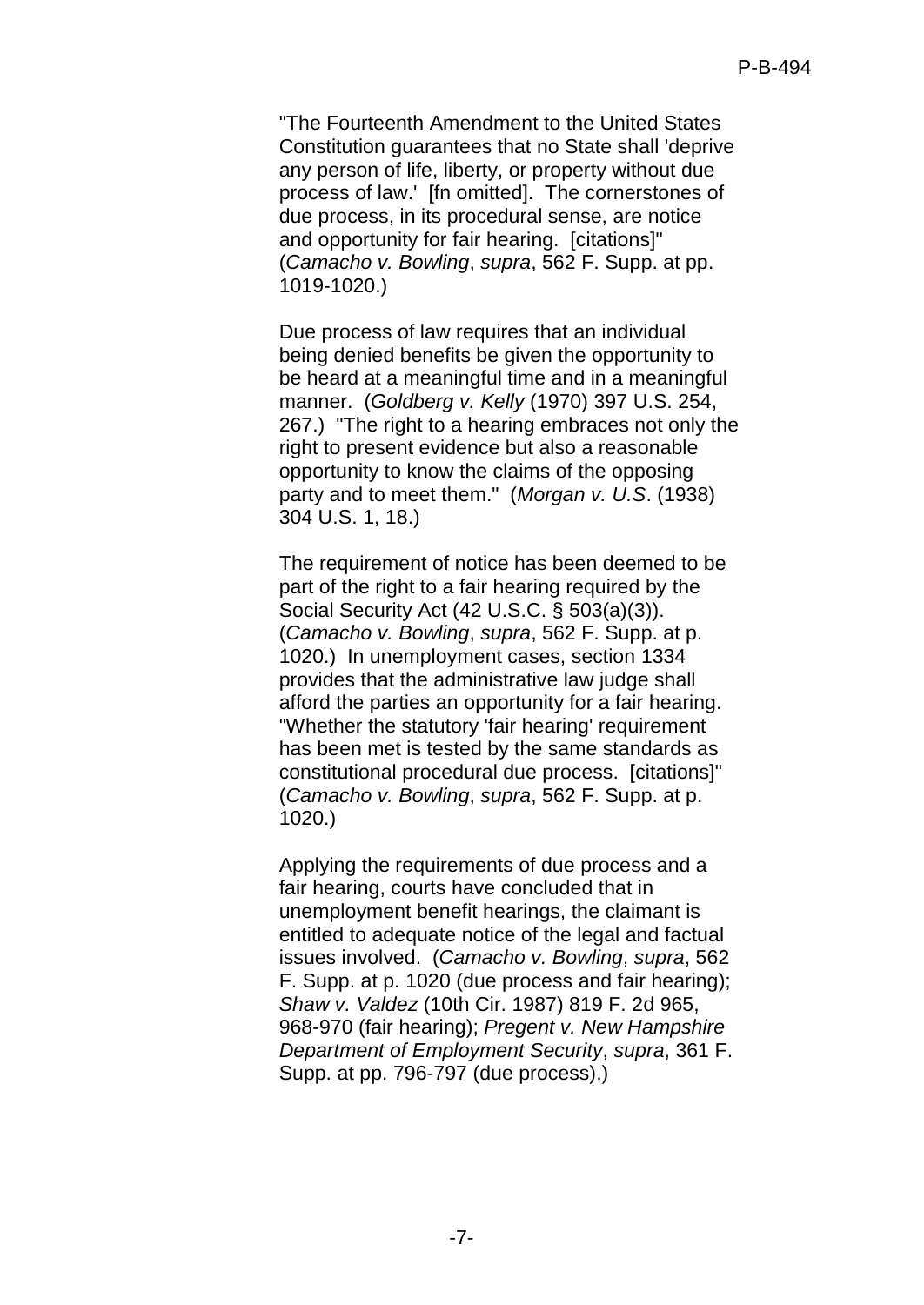#### 2. Employer and Department

Because unemployment benefits are funded by employer contributions (§976 et seq., §1025 et seq.), an employer has an interest in minimizing the benefits charged to its reserve account. (*Ohio Bureau of Employment Services v. Hodory* (*Hodory*) (1977) 431 U.S. 471, 490-491; *Java*, *supra*, 402 U.S. at p. 134.) An interested employer may furnish timely information regarding a claimant's eligibility (§1327, §1030) and receive notice of the Department's determination and/or a ruling. The employer may appeal an adverse Department decision. (§1328.)

The Department has an interest in preserving the fiscal integrity of the state unemployment fund by ensuring only eligible claimants are paid benefits. (*Hodory*, *supra*, 431 U.S. at p. 493; *Matthews v. Eldridge* (1976) 424 U.S. 319, 348.) The Department is an interested party to any appeal to its determination. (§1328.)

Both the employer and the Department have a right to participate in a fair hearing and to appeal an adverse decision of an administrative law judge. (§§1334, 1336.)

Various regulations provide the employer and the Department with specific rights to protect their respective interests in unemployment hearings. (California Code of Regulations, title 22, section 5056(a) (right to 10 days notice of the issues in a hearing); California Code of Regulations, title 22, section 5062(d) (e.g., right to review the case file, to call and examine witnesses, to introduce exhibits, and to rebut evidence); California Code of Regulations, title 22, section 5058 (right to subpoena witnesses and documents).)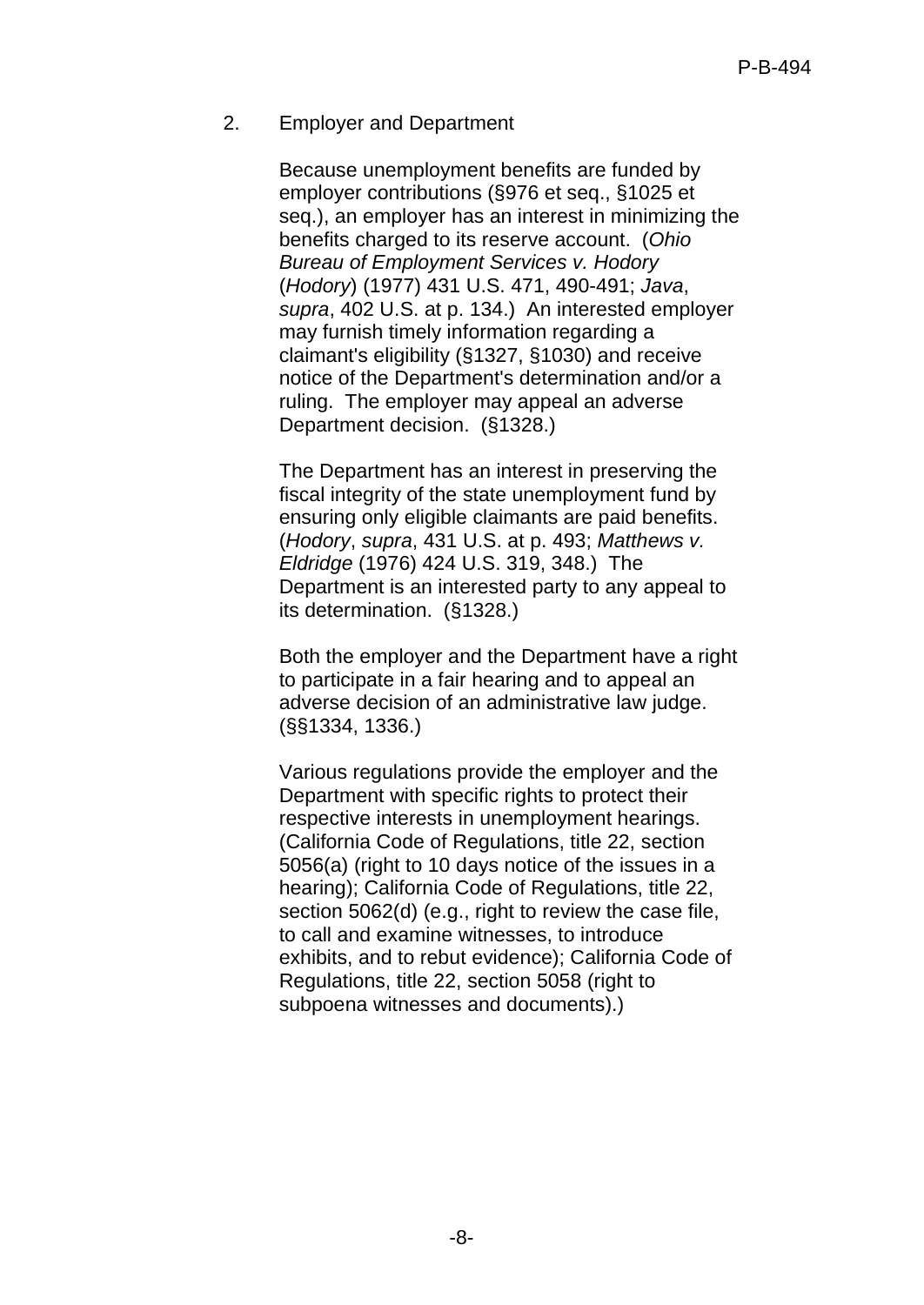The rights under the statutory and regulatory scheme are designed to allow the employer and the Department to take an active role in the administrative process, including the evidentiary hearing, concerning a claimant's eligibility. The employer and the Department can exercise their rights in a meaningful manner only if they know the claims of the other parties and have an opportunity to prepare to meet them. The employer and the Department are entitled to have adequate notice of the legal and factual issues involved in an evidentiary hearing.

B. Requirements for Adequate Notice of Factual Issues

In order for the administrative law judge to have notice jurisdiction, the parties must have both notice of the legal issues and notice of the factual issues. Notice of the legal issues is also part of the determination of whether the administrative law judge has subject matter jurisdiction. As found above, the parties in the instant case had proper notice of the legal issues. Accordingly, only the question of notice of the factual issues is discussed in the remainder of this decision.

Notice which contains only ultimate, legal conclusions, is inadequate. (*Dilda v. Quern* (7th Cir. 1980) 612 F. 2d 1055, 1057.) Notice that is too broad or generic and makes it impossible for a party to prepare for factual issues is insufficient. (*Shaw v. Valdez*, *supra*, 819 F. 2d at p. 969.)

Notice of the factual issues, however, does not require specific pleading of detailed facts, witnesses, or evidence that will be presented in a hearing. Notice of the nature of the facts underlying an agency's action is sufficient. (Camacho v. Bowling, supra, 562 F. Supp. at p. 1020.)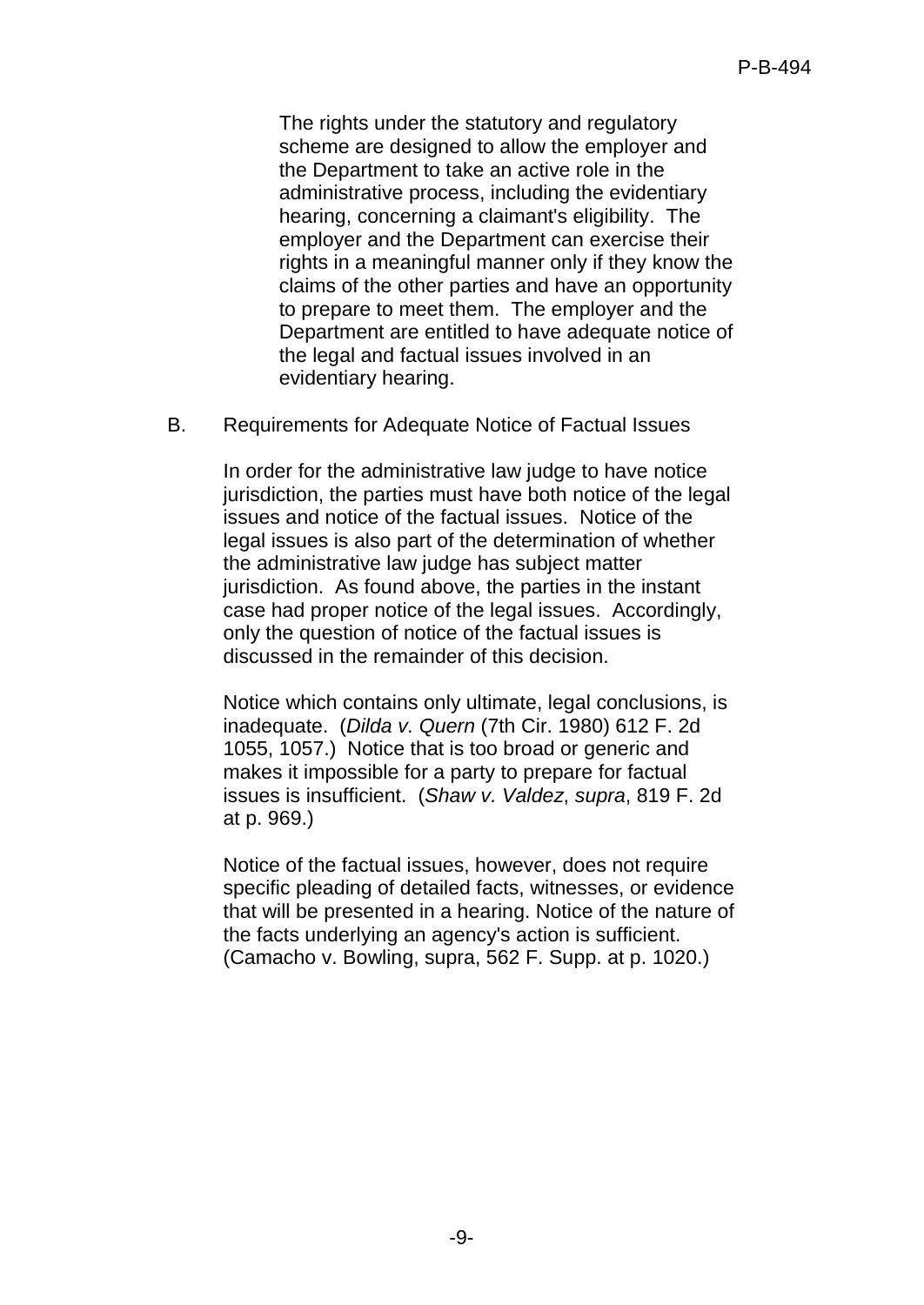Adequate notice requires that the person being given notice should be apprised clearly of the character of the action proposed and enough of the basis upon which it rests to enable him or her intelligently to prepare for the hearing. (*Cassidy v. Baltimore County Board of Appeals* (Md. 1958) 218 Md. 418, 424 [146 A. 2d 896, 899], citing 2 Merrill, *Notice*, Sec. 79[6](#page-9-0).)<sup>6</sup>

Adequate notice of the factual issues should ideally be contained in the Department's determination or in the notice of hearing, or both. However, it is possible the Department's determination may be based on a misunderstanding of facts or lack of complete information. In these situations, adequate notice of the factual issues may still exist if a party is aware of the factual issues through other means prior to the date of the hearing and in sufficient time to prepare for the hearing. (*Shaw v. Valdez*, *supra*, 819 F. 2d at pp. 969-970 [providing advance copy of employer's protest letter]; *Gray Panthers v. Schweiker* (D.D.C. 1980) 652 F. 2d 146, 169 [providing advance access to filel.) $<sup>7</sup>$  $<sup>7</sup>$  $<sup>7</sup>$ </sup>

<span id="page-9-0"></span><sup>-</sup> $6$  Various cases illustrate the inadequacy of notice for a particular factual issue to support a disqualification based on another factual issue. (Pregent v. New Hampshire Department of Employment Security, supra, 361 F. Supp. at pp. 795-977 [refusal to apply for position versus limited work opportunities due to retirement policies]; *Shaw v. Valdez*, *supra*, 819 F. 2d at pp. 969-970 [slow work performance versus causing dissension, incomplete paperwork and improper work]; *Reed v. Unemployment Appeals Commission* (Fla. Ct. App. 2003) 863 So. 2d 402, 403 [refusal of offer of work on specific date versus refusal of offer on a different date].)

<span id="page-9-1"></span> $<sup>7</sup>$  In this regard, we note that providing a party access to the file immediately</sup> prior to the hearing is not, by itself, adequate notice of the factual issues because in most instances, it will not allow a party who did not have notice of the factual issues beforehand sufficient time to prepare to meet those issues at the hearing. In the absence of an informed waiver of the right to notice, we deem a sufficient time period for preparation to be the minimum 10 days notice of the issues required in California Code of Regulations, title 22, section 5056(a).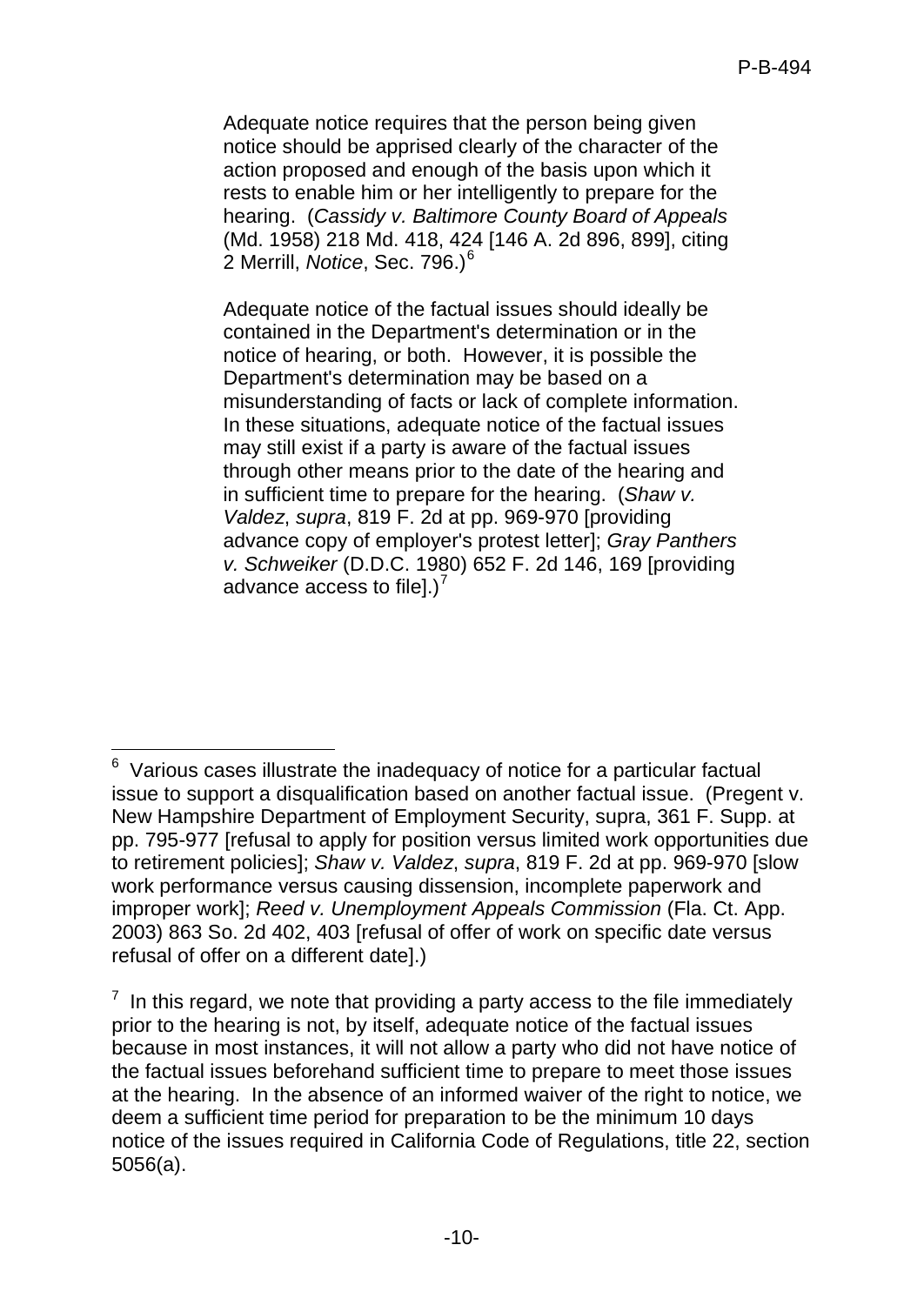When faced with new factual issues, the administrative law judge should ascertain if the parties have adequate notice of the factual issues. For example, if the employer raised factual issues in its appeal letter and the claimant is served a copy as required by California Code of Regulations, title 22, section 5008(e), the claimant should have adequate notice of those factual issues. (*Shaw v. Valdez*, *supra*, 819 F. 2d at pp. 969-970.) Similarly, if the claimant was advised by the employer of the factual issues at the time of separation or by the Department during the investigation of the claim, the claimant should have adequate notice.<sup>[8](#page-10-0)</sup>

The administrative law judge must examine all relevant facts to ascertain if adequate notice was given to each party. However, we caution that doubts regarding whether a party has received adequate notice of the factual issues should be resolved in favor of the party entitled to notice.

- C. Remedy for Lack of Adequate Notice of Factual Issues
	- 1. General Factors

 $\overline{\phantom{a}}$ 

If adequate notice of the factual issues has not been provided, a continuance may be necessary to provide proper notice. (*Fournier v. The State of New Hampshire*, *supra*, 121 N.H. at p. 286; California Code of Regulations, title 22, section 5057(a) [administrative law judge may continue a hearing upon a showing of good cause].) "Due process of law requires either proper notice of the issues to be heard or a basis in the record to show an informed and intelligent waiver of the same." (*Lewis v. Hot Shoppes*, *supra*, 211 So. 2d at p. 21.)

<span id="page-10-0"></span><sup>&</sup>lt;sup>8</sup> The determination of whether notice of the factual issues exists is different from the determination of whether notice of the legal issues exists. For example, if the parties are aware a separation occurred as a result of a dispute between the claimant and a supervisor, the parties will have adequate notice of the factual issues even if the Department's notice of determination incorrectly identifies the legal issue (discharge versus voluntary leaving) involved in the separation.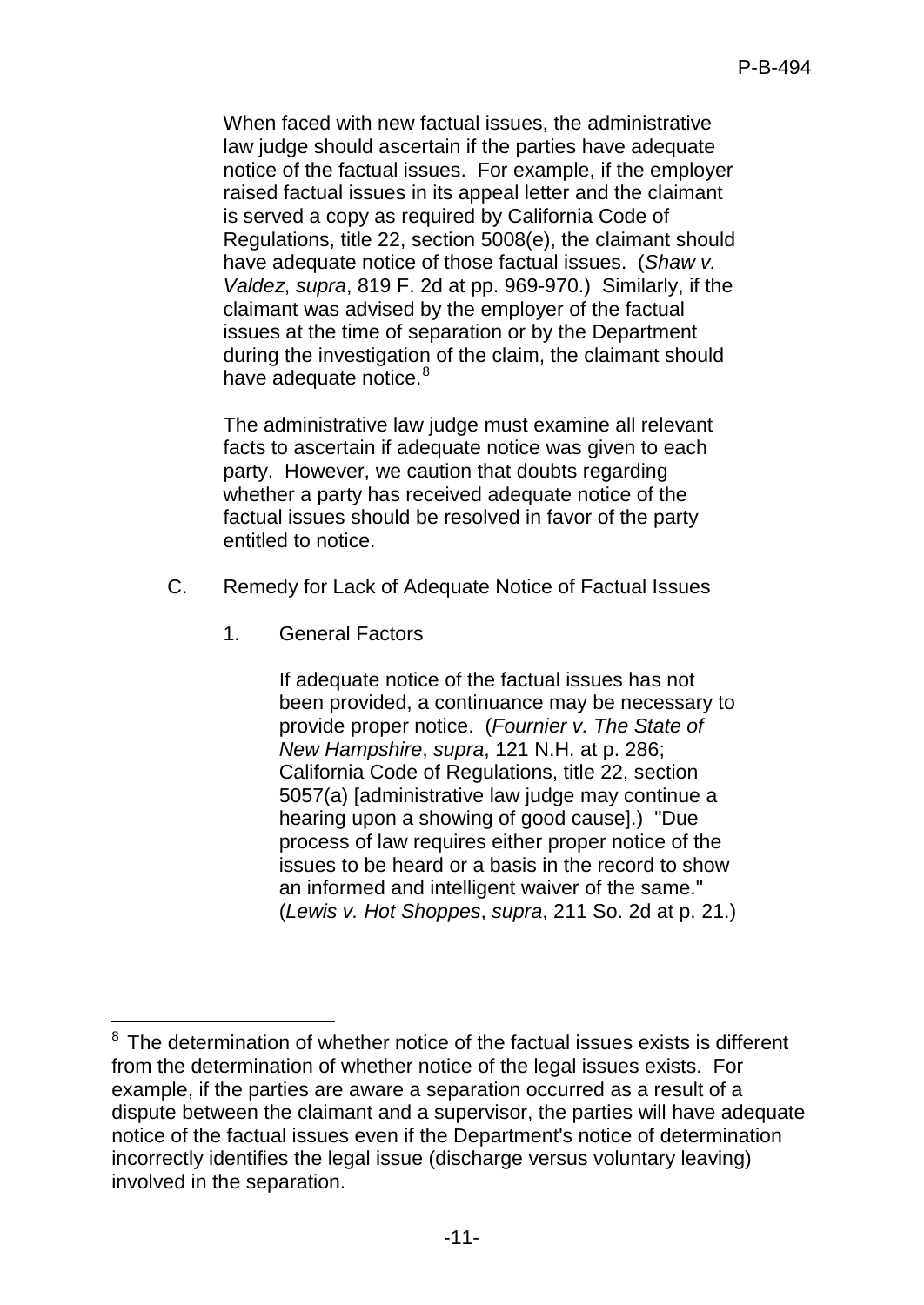California Code of Regulations, title 22, section 5000(fff) defines a waiver as "...the intentional relinquishment of a known right."

Due process is a flexible concept tied to time, place and circumstances and requires weighing of the governmental and the private interests affected. (*Matthews v. Eldridge*, *supra*, 424 U.S. at p. 334.) Specifically, the U.S. Supreme Court has articulated three distinct factors to be considered in evaluating whether the administrative procedures are constitutionally protected:

- a. the private interest affected by the official action;
- b. the risk of erroneous deprivation of such interest through the procedures used and the probable value, if any, of additional or substitute procedural safeguards; and
- c. the government's interests, including the function involved, and the fiscal and administrative burdens that additional or substitute procedural requirements would entail. (*Id*. at p. 334-335.)

The adequacy of an administrative procedure in protecting the rights of the parties is evaluated by the totality of the procedure, not by analyzing components independently of each other. (*Gray Panthers v. Schweiker*, *supra*, 652 F. 2d at pp. 165-166; *Wilkinson v. Abrams* (3rd Cir. 1980) 627 F. 2d 650, 667.)

42 U.S.C. section 503(a)(1) requires that states receiving federal funds for the administration of unemployment benefits must pay benefits promptly "when due." "Prompt and adequate administrative review provides an opportunity for consideration and correction of errors made in initial eligibility determinations." (*Fusari v. Steinberg* (1975) 419 U.S. 379, 389.) The requirement of timeliness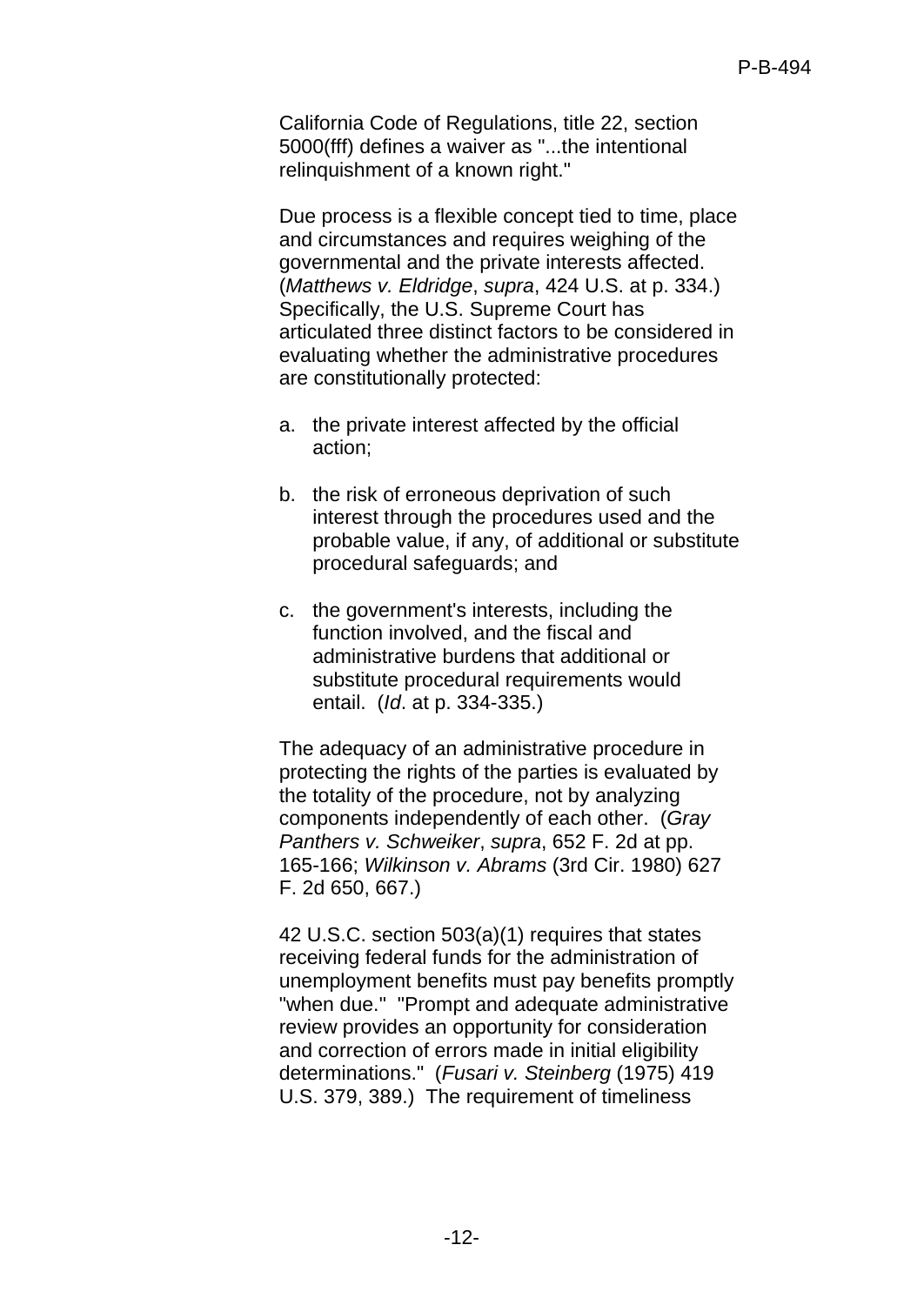is applicable in all phases of the administrative process, including the rapidity with which appeals of ineligibility are processed. (*Wilkinson v. Abrams*, *supra*, 627 F. 2d at pp. 660-661.)

The requirements of prompt payment of benefits and a fair hearing merge to achieve two important goals, namely the prompt payment of benefits to eligible claimants and the preservation of scarce funds by preventing the payment of benefits to ineligible claimants. (*Jenkins v. Bowling* (7th Cir. 1982) 691 F. 2d 1225, 1230.) A government's interest in enforcing its valid eligibility criteria and minimizing its administrative expenses may be grounds for postponing the prompt payment of benefits as long as the length of the postponement is not unreasonable. (*Id*. at p. 1229.)

California Code of Regulations, title 22, section 5068(a) provides in relevant part that when a party fails to appear in any day of a hearing and an administrative law judge's decision is adverse to that party's interest, the party may apply to vacate the decision within 20 days. The application to vacate may be granted upon a showing of good cause. (California Code of Regulations, title 22, section 5068(d).)

2. Claimant

Applying the factors cited in *Mathews v. Eldridge*, *supra*, the claimant's interest in unemployment benefits is constitutionally and statutorily protected and cannot be taken away without adequate notice of the legal and factual issues involved. When adequate notice of the factual issues is lacking, the risk of deprivation of the claimant's right to unemployment benefits is high as the claimant may be unprepared to present relevant evidence concerning his or her eligibility. Without adequate notice, a hearing serves no useful purpose.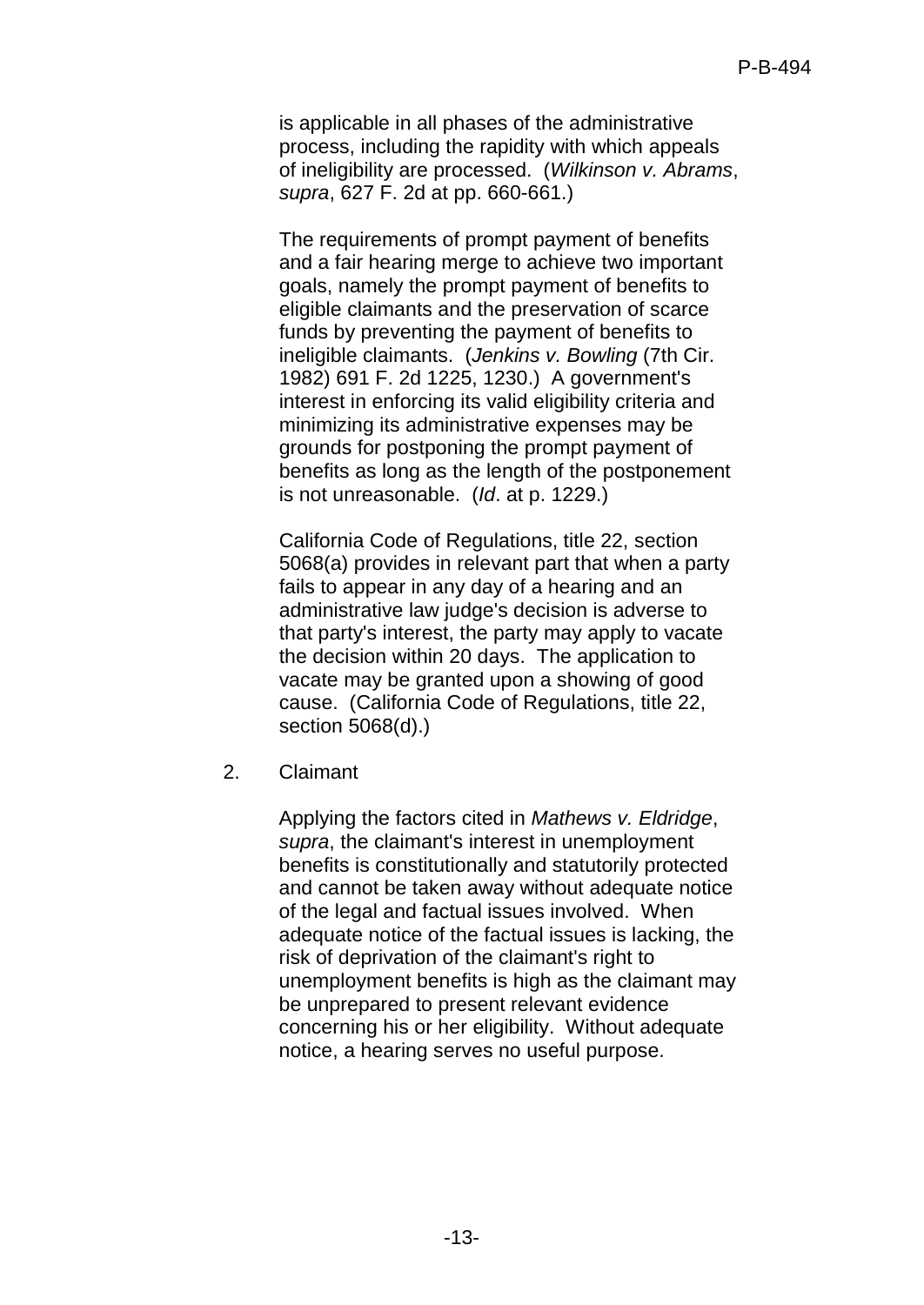(*Crosby v. Ward* (7th Cir. 1988) 843 F. 2d 967, 982-983, citing *Gray Panthers v. Schweiker*, *supra*, 652 F. 2d at p. 168.) A continuance to allow an opportunity to prepare is a reasonable safeguard to protect the claimant's rights in these circumstances. (*Lewis v. Hot Shoppes*, *supra*, 211 So. 2d at p. 21.)

The employer's interest is not prejudiced by a continuance in that its primary objective of relieving its reserve account is not time-sensitive and can be accomplished in a continued hearing. Similarly, the Department's interest in enforcing eligibility criteria can be accomplished in a continued hearing. The burden on the employer or the Department as a result of a continuance cannot be considered so great that it justifies depriving the claimant of his or her core due process rights. (*Crosby v. Ward*, *supra*, 843 F. 2d at p. 984.)

A party may appear in a hearing in person, by electronic means in an electronic hearing, by written statement or by interrogatories or deposition if ordered by the administrative law judge. (California Code of Regulations, title 22, section 5061.) California Code of Regulations, title 22, section 5000(cc) defines an "electronic hearing" as one in which a party or witness appears by telephone, television or other electronic means.

The analysis concerning the claimant's right to a continuance applies equally whether the claimant is absent or has appeared by written statement.<sup>[9](#page-13-0)</sup> In these situations, without adequate notice, the claimant has not had the opportunity to make an informed decision whether to appear at the hearing to contest new factual issues. (*Dotson v. Duffy* (N.D. Ill. 1988) 732 F. Supp. 857, 872; *Schulte v. Transportation Unlimited, Inc* (Minn. 1984) 354 N. W. 2d 830, 833-835.)

<span id="page-13-0"></span><sup>–&</sup>lt;br>9 An appearance by a party by way of interrogatories or deposition pursuant to California Code of Regulations, title 22, section 5061 is rare and is similar in effect to an appearance by written statement. Therefore, whenever reference in this decision is made to a party's appearance by written statement, it should be treated as including reference to a party's appearance by way of interrogatories or deposition.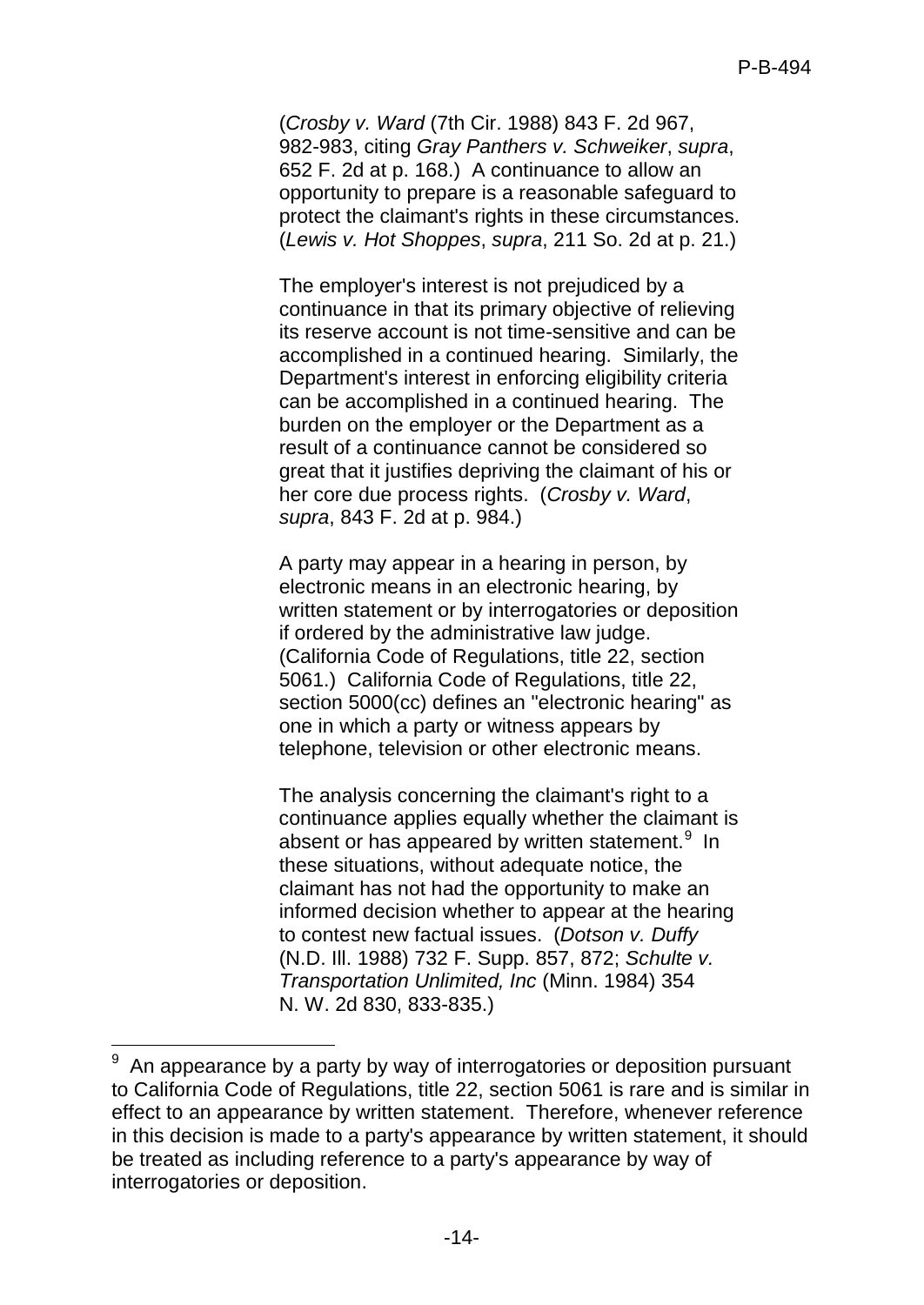We recognize that a claimant who has not appeared in a hearing and lacks adequate notice of the factual issues has the right to request to vacate an adverse administrative law judge's decision. However, we note this remedy is not available when the claimant has appeared in the hearing by written statement. Further, it does not cure the deprivation of the claimant's basic due process right to receive adequate notice before the hearing. (*Gray Panthers v. Schweiker*, *supra*, 652 F. 2d at p. 169 [lack of adequate notice not offset by a compensating procedure elsewhere in the process]; *Moore v. Ross* (S.N.Y. 1980) 502 F. Supp. 543, 553-554, aff'd (2nd Cir. 1982) 687 F. 2d 604, [availability of subsequent judicial review not a cure for lack of adequate notice].) A process is unfair which puts the burden on the claimant to insist on receiving notice he or she should have received in the first place. (*Ibid*.)

We conclude that where the claimant lacks adequate notice of the factual issues, the claimant must be offered a continuance and given adequate notice or the claimant must give an informed waiver before the hearing can proceed. (*Lewis v. Hot Shoppes*, *supra*, 211 So. 2d at p. 21.)

3. Employer and Department

The employer and the Department are also entitled to know the legal and factual issues in order to exercise their rights in a hearing effectively. The interests of the claimant to prompt payment of unemployment benefits must be weighed against the interests of the employer and the Department. (*Jenkins v. Bowling*, *supra*, 691 F. 2d at p. 1229.) When the employer or the Department appears in person or by electronic means in a hearing, intending to exercise its rights, and such party does not have adequate notice of the factual issues, there is a reasonable basis to offer that party a continuance so that it may properly prepare. In such instances, the employer or Department may give an informed waiver of adequate notice.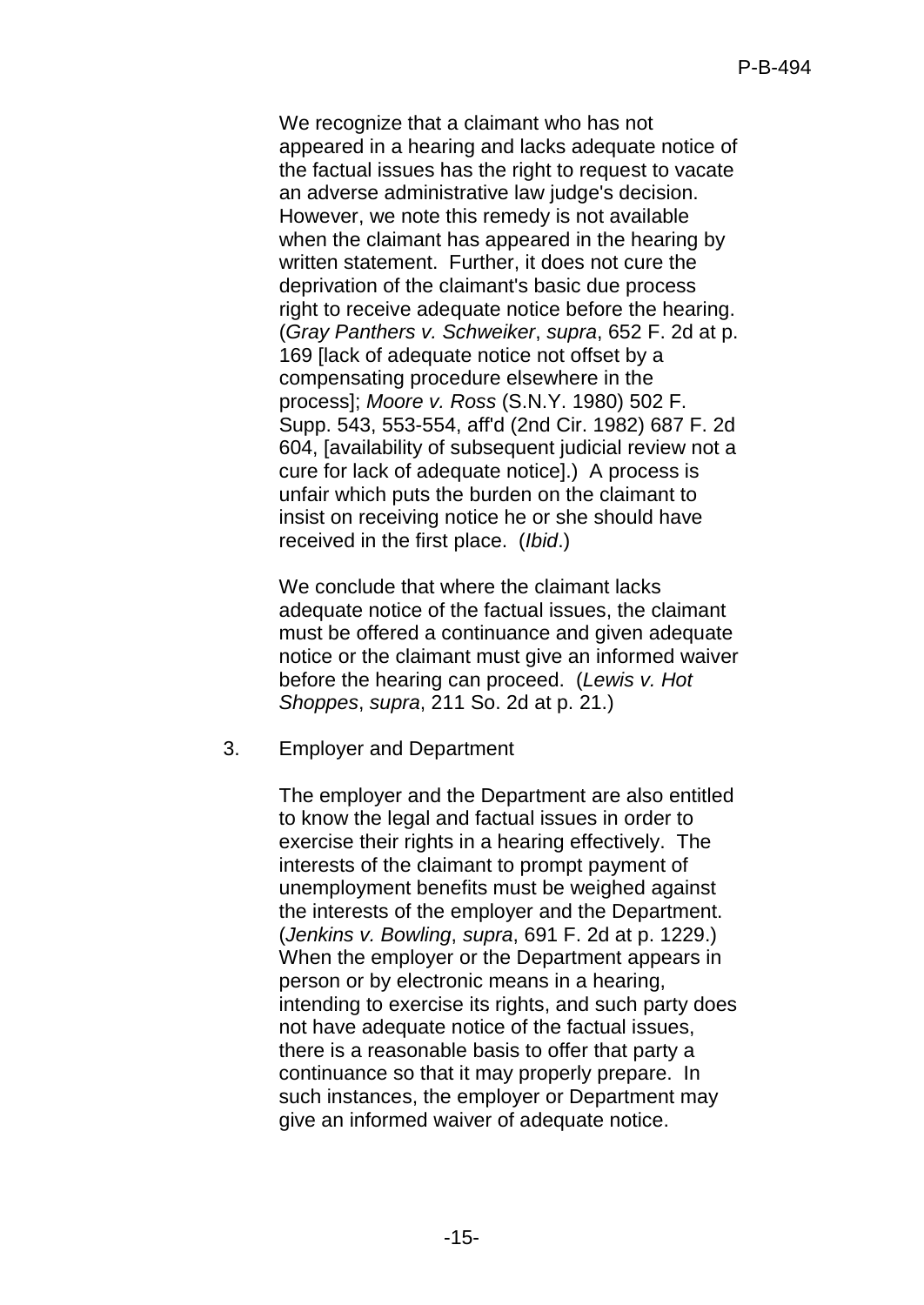When the employer or the Department does not appear in a hearing or appears by written statement, the reasons for the absence or the method of appearance are not necessarily known. Similarly, it may not be known whether that party had actual notice of new factual issues. The employer or the Department may intend not to pursue the administrative process further, including attending a continued hearing. Due to these uncertainties, a continuance for the sake of ensuring adequate notice of the factual issues to an employer or the Department in these circumstances may be unnecessary.

There are safeguards available to allow the hearing to proceed in these situations. If the administrative law judge issues an adverse decision on the merits, the employer or the Department who has not appeared in the hearing may request to vacate the decision and would have good cause if the decision is based on factual issues of which it did not have adequate notice and did not give an informed waiver. (California Code of Regulations, title 22, section  $5068(a)$ .)<sup>[10](#page-15-0)</sup>

While this safeguard is inadequate for the claimant for reasons stated above, the rights of the employer and the Department are not prejudiced by the request to vacate process because their interests are not as time-sensitive as the claimant's interests and can be protected in a reopened hearing.

<span id="page-15-0"></span><sup>-</sup>If a party who did not appear at a hearing establishes good cause to vacate an administrative law judge's decision based on the lack of adequate notice of the factual issues, the administrative law judge has authority pursuant to California Code of Regulations, title 22, section 5062(f) to exclude evidence related to factual issues of which there was adequate notice unless that party demonstrates good cause for the nonappearance independent of the lack of adequate notice. It would constitute an injustice for a party to be able to introduce evidence in a reopened hearing on factual issues of which it did have adequate notice but did not have good cause for the nonappearance at a prior hearing.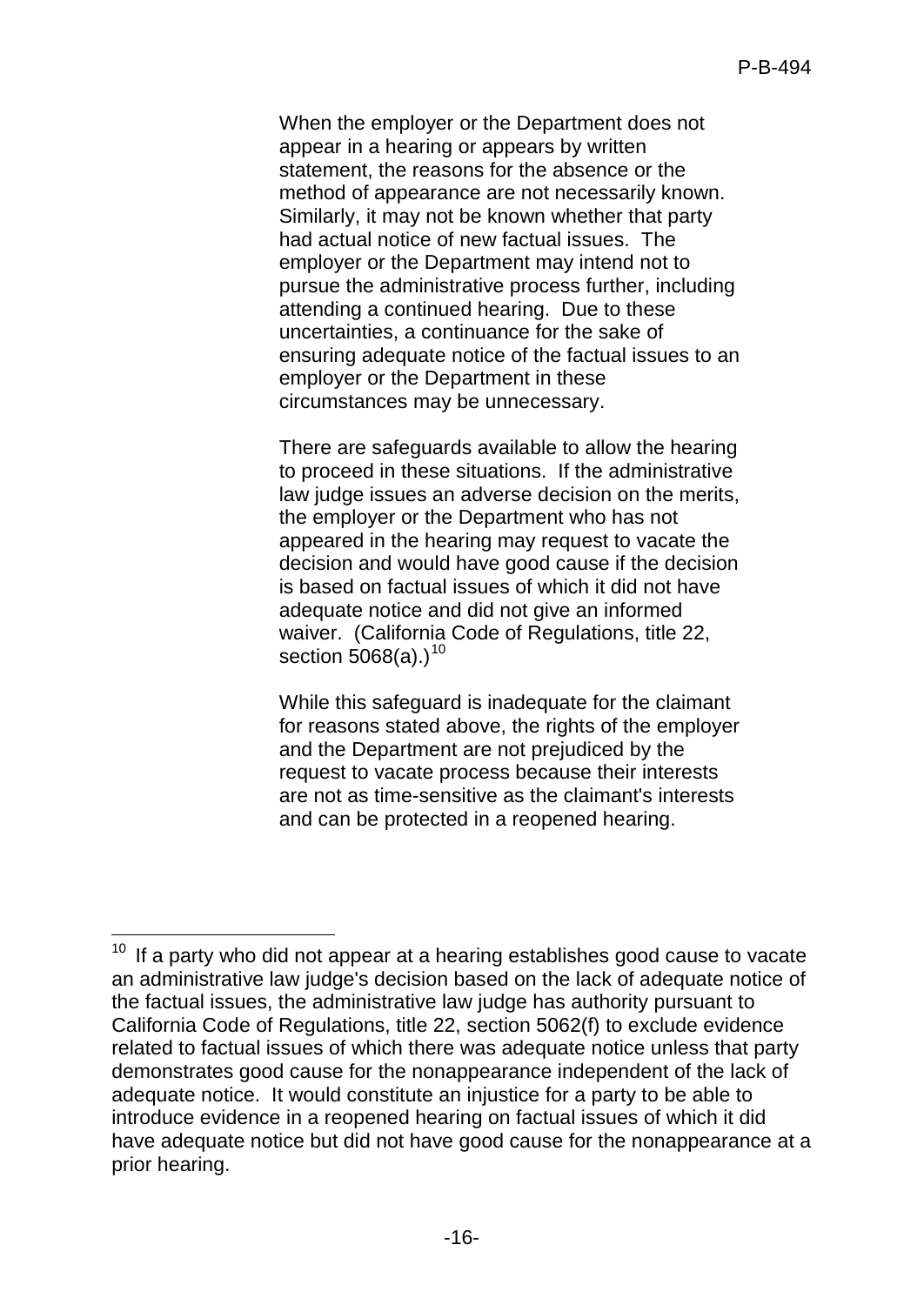This safeguard ensures the overall fairness of the appellate process in protecting the claimant's right to due process and a prompt resolution while at the same time providing the employer and the Department who did not appear with an opportunity to correct any errors before the administrative law judge's decision becomes final.

With respect to an employer or the Department who appeared by written statement and who did not receive adequate notice of the factual issues or give an informed waiver, such party has a right to appeal the administrative law judge's decision pursuant to section 1336. Assuming there are no other factors involved such as an untimely appeal, this party would be entitled to have the administrative law judge's decision set aside by the Appeals Board and have the matter remanded based upon the lack of adequate notice of the factual issues and the lack of an informed waiver. This provides an opportunity in the appellate process for such party to raise the issue of lack of adequate notice before the administrative law judge's decision becomes final.

Therefore, where the administrative law judge finds the claimant and any other party who appears in person or by electronic means in the hearing has received adequate notice of the factual issues, or has waived the right to such notice, the administrative law judge may proceed with the hearing. The administrative law judge may do so without providing notice of new factual issues to an employer or the Department who has not appeared or has appeared by written statement and without obtaining a waiver from them. This employer and the Department have the rights stated above to protect their interests.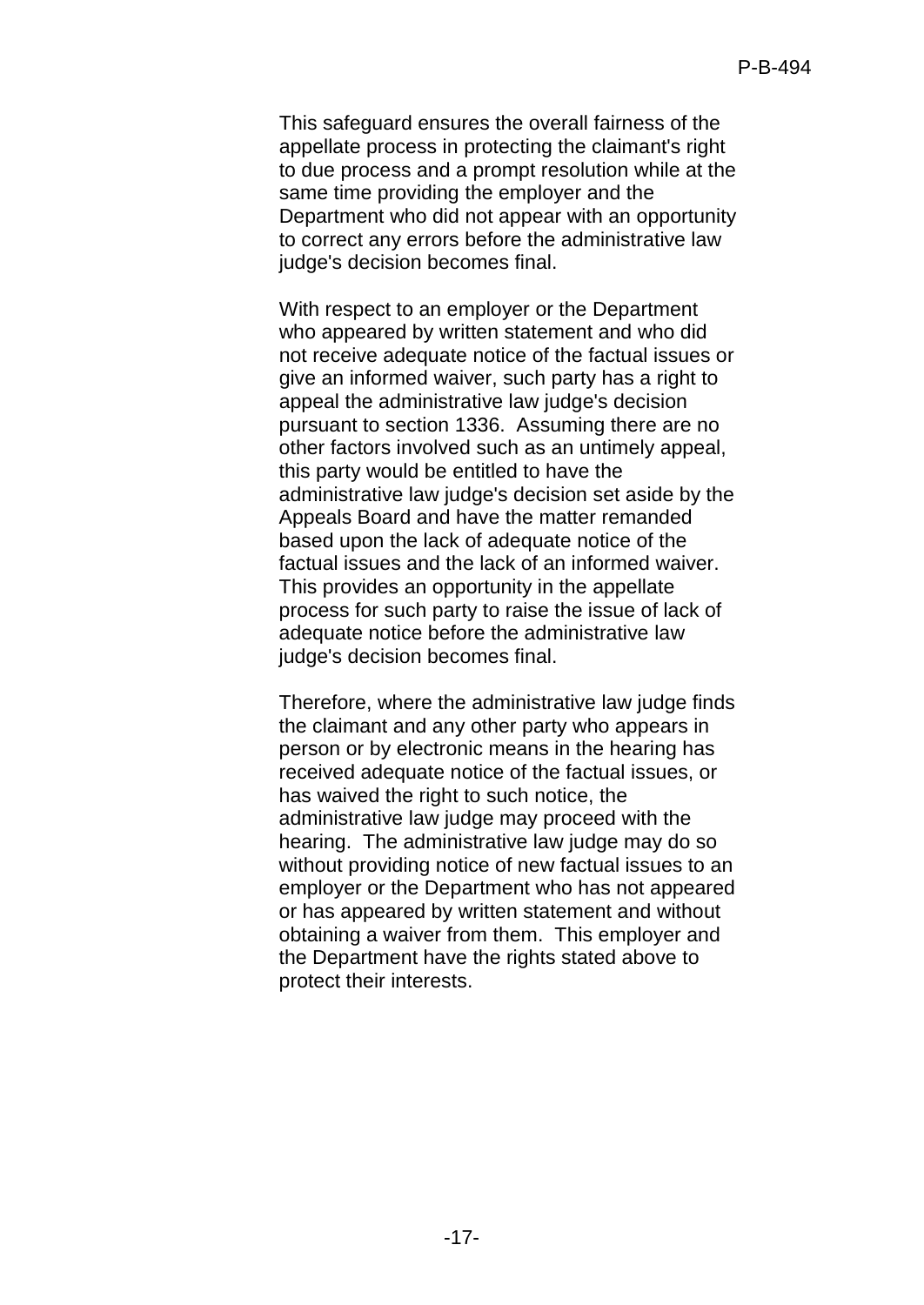4. Summary of Remedy for Inadequate Notice

If a question exists about whether there is adequate notice of the factual issues, the administrative law judge must ascertain if all the parties have adequate notice. If all parties have adequate notice of the factual issues, and assuming notice of the legal issues exists, the administrative law judge has notice jurisdiction and can proceed with the hearing.

If adequate notice of the factual issues is lacking, the administrative law judge must:

- a. Continue the hearing to provide adequate notice if:
	- (1) the claimant has not appeared or has appeared by written statement,
	- (2) the claimant does not have adequate notice, and,
	- (3) the claimant has not given an informed waiver; or
- b. Take the following steps if the claimant appears in person or by electronic means:
	- (1) notify any party who does not have adequate notice and appears in person or by electronic means of the right to such notice; offer that party a continuance to prepare; and
	- (2) either:
		- (a) continue the hearing if requested by that party or if that party does not give an informed waiver, or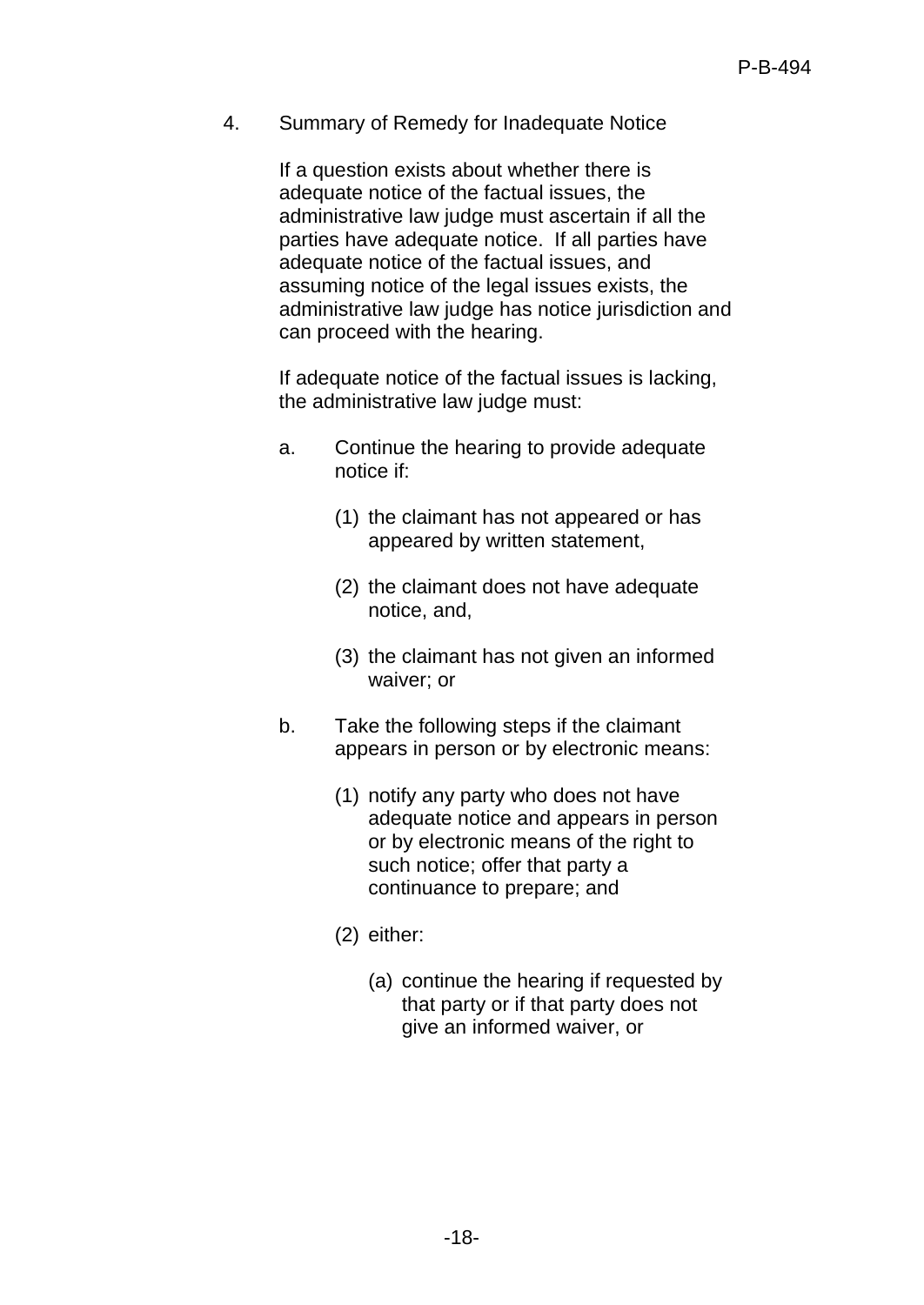- (b) obtain an informed waiver from each party who lacked adequate notice and appears in person or by electronic means, note this as part of the record and proceed with the hearing.
- D. Application of Law Regarding Adequate Notice

In the instant case, the Department's determination notified the claimant she was ineligible for benefits because she was unable to work due to health reasons. She was also advised she would continue to be ineligible until the disqualifying conditions no longer existed. The notice of hearing, combined with the notice of determination, was sufficient notice to apprise the claimant of the legal issue and the factual claims regarding her health and ability to work as of January 2, 2005, and afforded her the opportunity to gather available evidence, such as relevant medical reports, to meet these particular claims.

The notice of determination and the notice of hearing did not advise the claimant there was any factual issue involving the claimant's alleged lack of contact with the employer for the six-week period beginning January 13, 2005. There is no evidence the claimant was given notice by any other means that she needed to address this factual issue at the hearing.

The administrative law judge did not offer the claimant a continuance or obtain an informed waiver from her concerning the lack of adequate notice of the factual issues. If the administrative law judge had done so, she would have had notice jurisdiction to consider whether the claimant was unavailable for work due to her lack of contact with the employer for the period in question.

E. Conclusion

As the undisputed evidence establishes that the claimant was able to work, we affirm the administrative law judge's decision insofar as it finds the claimant is not ineligible for benefits under section 1253(c) beginning January 2, 2005, based on the claimant's ability to work.